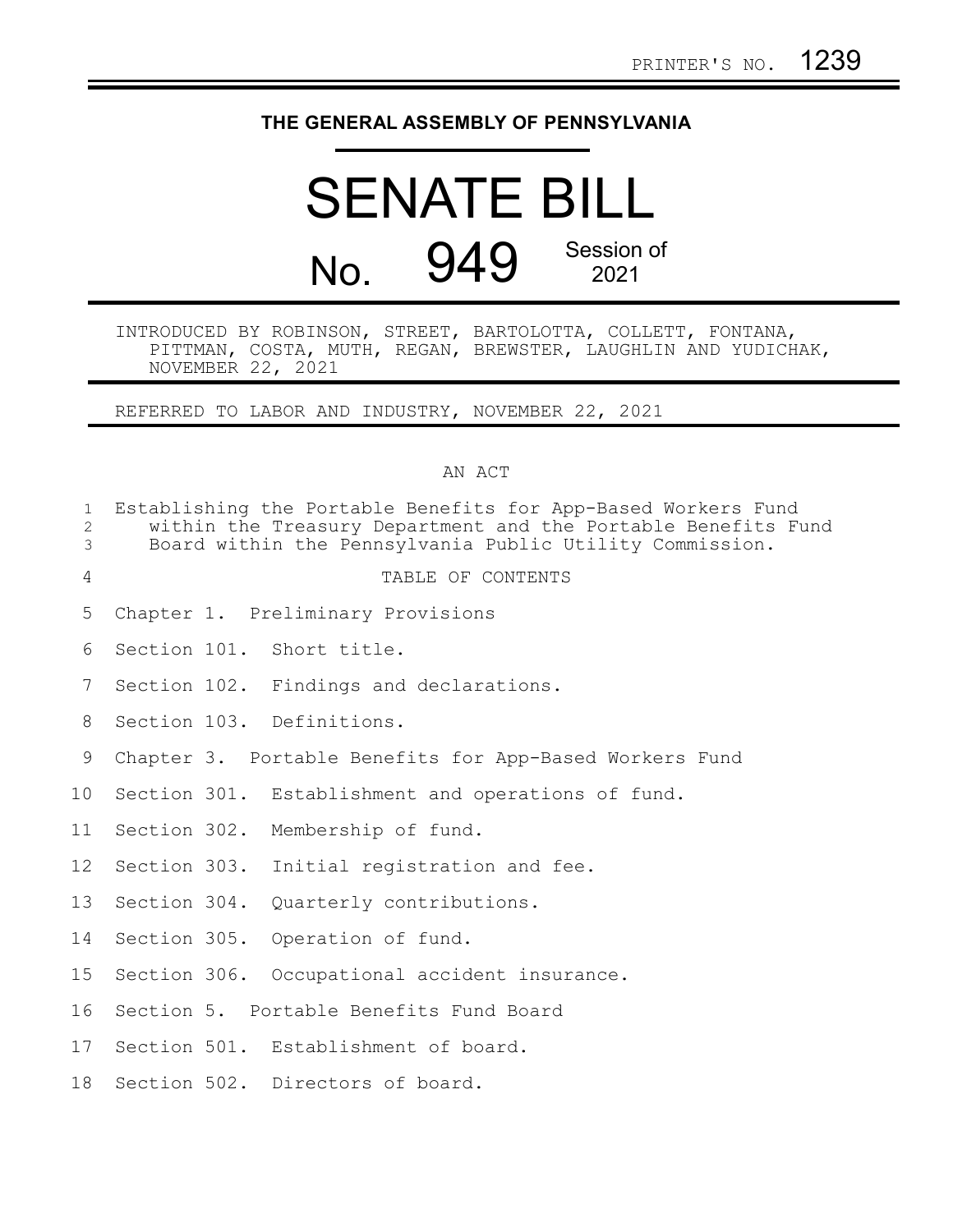| 1  | Section 503. Operations of board.                            |
|----|--------------------------------------------------------------|
| 2  | Section 504. Portable benefits delivery.                     |
| 3  | Section 505. Financial accounting of fund.                   |
| 4  | Chapter 7. Miscellaneous Provisions                          |
| 5  | Section 701. App-based worker status.                        |
| 6  | Section 702. Severability.                                   |
| 7  | Section 703. Statewide uniformity.                           |
| 8  | Section 704. Effective date.                                 |
| 9  | The General Assembly of the Commonwealth of Pennsylvania     |
| 10 | hereby enacts as follows:                                    |
| 11 | CHAPTER 1                                                    |
| 12 | PRELIMINARY PROVISIONS                                       |
| 13 | Section 101. Short title.                                    |
| 14 | This act shall be known and may be cited as the App-Based    |
| 15 | Workers Benefits and Protections Act.                        |
| 16 | Section 102. Findings and declarations.                      |
| 17 | The General Assembly finds and declares as follows:          |
| 18 | App-based workers who are drivers or couriers are<br>(1)     |
| 19 | providing essential services to their communities.           |
| 20 | (2) App-based workers who are drivers or couriers retain     |
| 21 | full control over where, when and how they perform app-based |
| 22 | services or work and are therefore classified as independent |
| 23 | contractors.                                                 |
| 24 | Independent contractors may not be entitled to some<br>(3)   |
| 25 | of the protections of an employee. To protect all of our     |
| 26 | Pennsylvania workers:                                        |
| 27 | (i) A portable benefits fund for app-based workers           |
| 28 | should be established to enable the provision of income      |
| 29 | replacement, health and wellness and other benefits to       |
| 30 | workers by multiple platforms.                               |

20210SB0949PN1239 - 2 -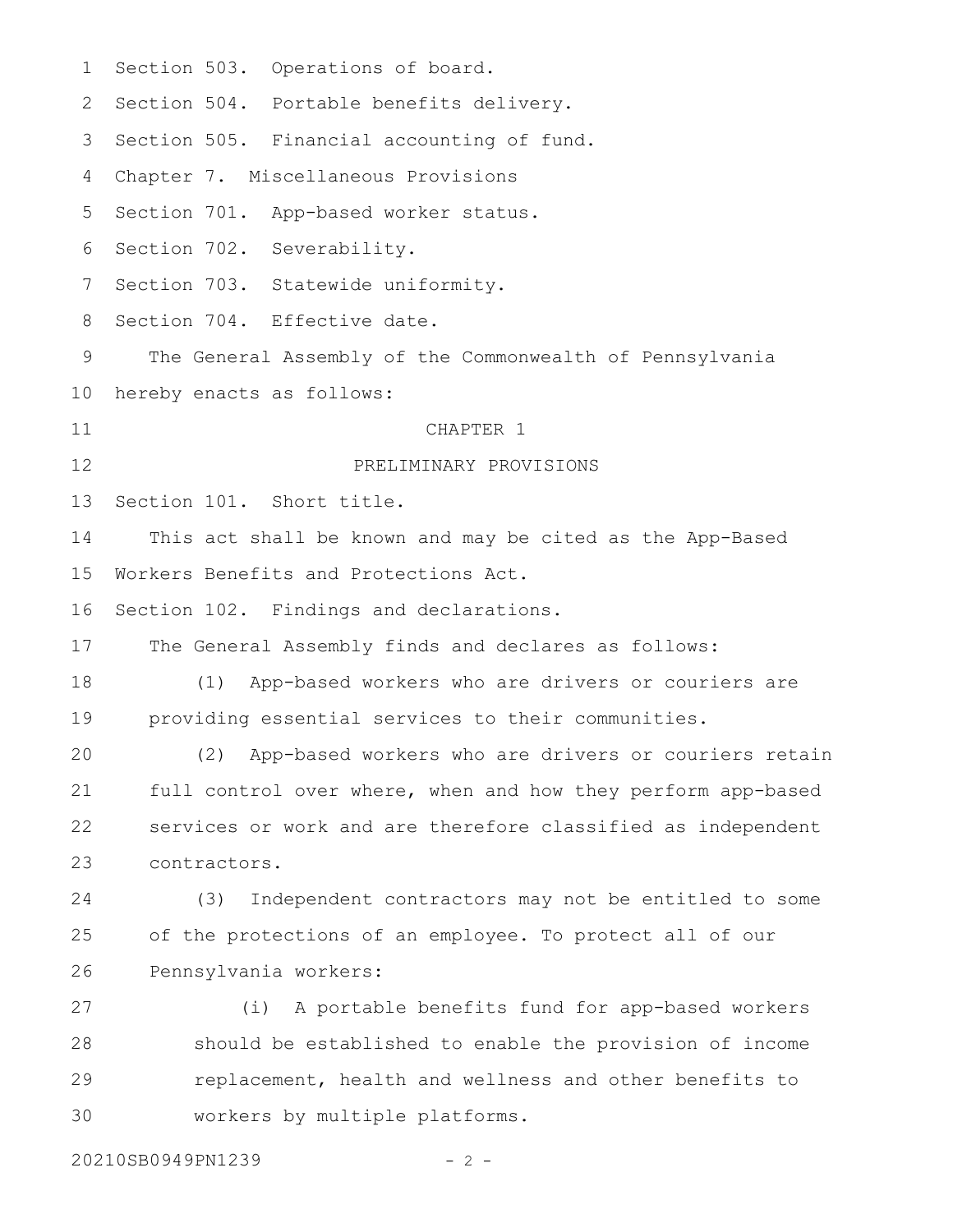(ii) A separate occupational accident insurance requirement for network companies to purchase should be established. 1 2 3

Section 103. Definitions. 4

The following words and phrases when used in this act shall have the meanings given to them in this section unless the context clearly indicates otherwise: 5 6 7

"App-based worker." An individual who is a DNC courier or TNC driver or provides services through a network company's online-enabled application or platform if the network company: 8 9 10

(1) does not unilaterally prescribe specific dates, times of day or a minimum number of hours during which the app-based worker must be logged into the network company's online-enabled application or platform; 11 12 13 14

(2) does not terminate the contract of the app-based worker for not accepting any specific request for covered services; 15 16 17

(3) does not restrict the app-based worker from performing services through other network companies except while performing services through the network company's online-enabled platform; and 18 19 20 21

(4) does not restrict the app-based worker from working in any other lawful occupation or business. "Board." The Portable Benefits Fund Board. 22 23 24

"Commission." The Pennsylvania Public Utility Commission. "Covered services." As follows: 25 26

(1) Work performed by an app-based worker from when an app-based worker accepts a rideshare, delivery or other request generated by a network company to when the app-based worker completes that request. 27 28 29 30

20210SB0949PN1239 - 3 -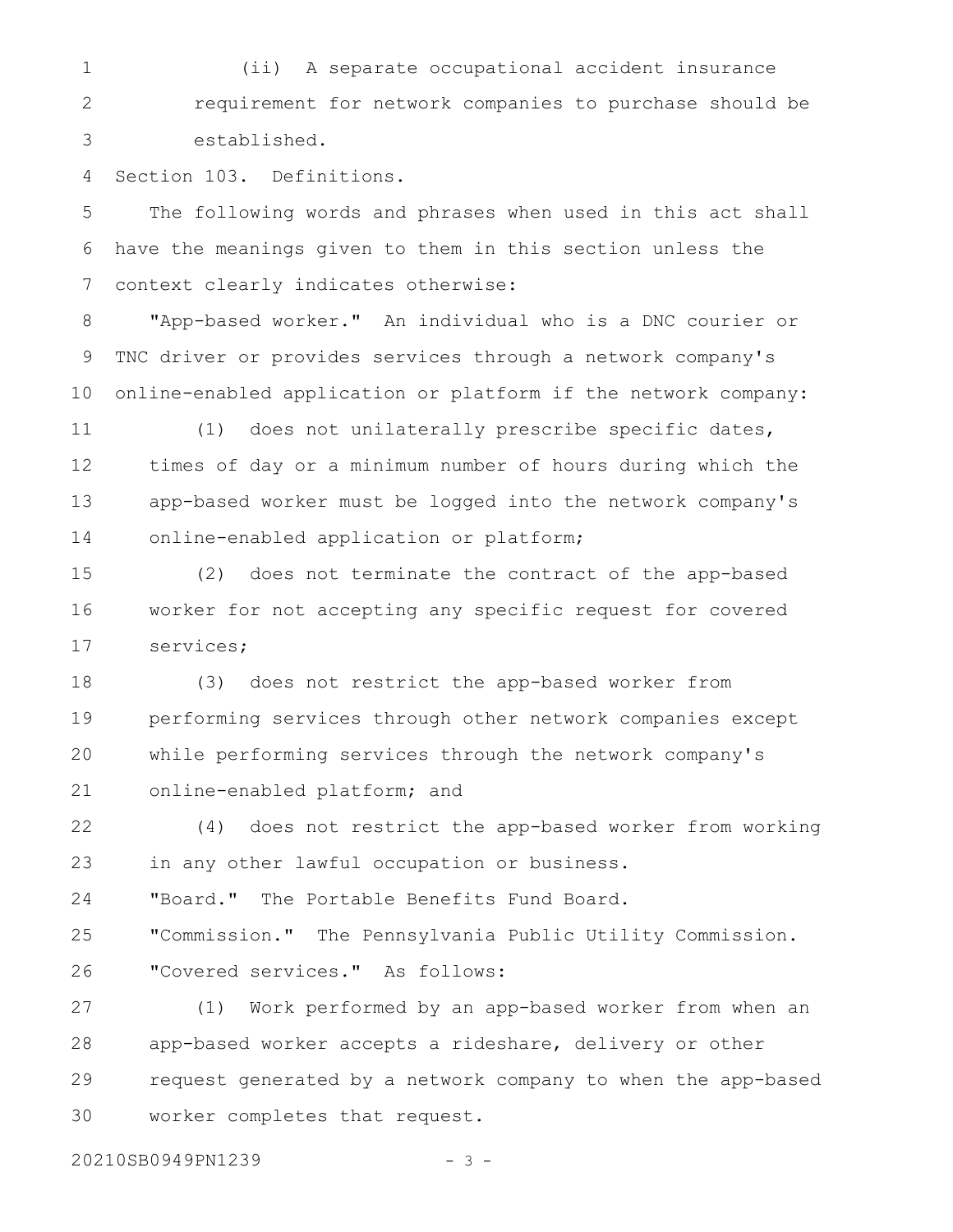(2) The term does not include services performed using a commercial motor vehicle as defined in 49 CFR 390.5 (relating to definitions). 1 2 3

"Customer." One or more individuals or business entities. "Delivery network company" or "DNC." A business entity that maintains an online-enabled application or platform used to facilitate delivery services within this Commonwealth. 4 5 6 7

"Delivery network company courier" or "DNC courier." An individual who provides delivery services through a DNC's online-enabled application or platform. 8 9 10

"Delivery services." As follows: 11

(1) The fulfillment of a delivery request constituting the pickup of an item from one location and the delivery of the item to another location that is selected by the customer and located within 50 miles of the pickup location, by walking or using a passenger vehicle, bicycle, scooter, public transportation or other similar means of transportation. 12 13 14 15 16 17 18

(2) The term may include the selection, collection or purchase of an item by a DNC courier, if the selection, collection or purchase is done in connection with a delivery that the DNC courier has agreed to make. 19 20 21 22

"Fund." The Portable Benefits for App-Based Workers Fund. "Network company." A DNC or TNC. 23 24

"Transportation network company" or "TNC." As defined in 53 Pa.C.S. § 57A01 (relating to definitions). 25 26

"Transportation network company driver" or "TNC driver." As defined in 53 Pa.C.S. § 57A01. 27 28

"Worker earnings." As follows: 29

(1) All net earnings received by a DNC courier or TNC 20210SB0949PN1239 - 4 -30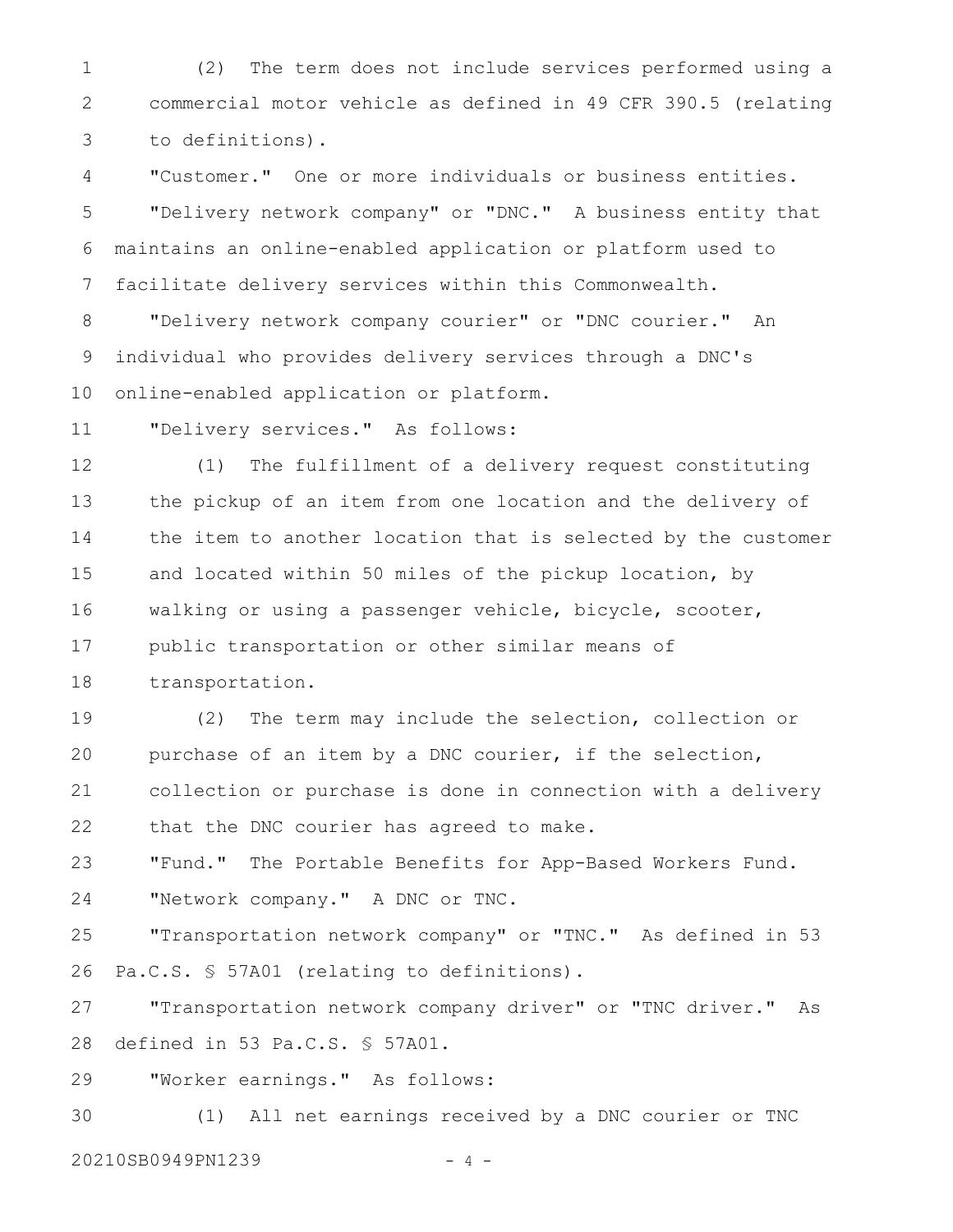driver for covered services beginning in this Commonwealth. (2) The term includes incentives and bonuses. (3) The term does not include network company fees, gratuities, tolls, cleaning fees, venue fees or other customer pass-through charges or costs. CHAPTER 3 PORTABLE BENEFITS FOR APP-BASED WORKERS FUND Section 301. Establishment and operations of fund. (a) Establishment.--The Portable Benefits for App-Based Workers Fund is established as a separate fund in the Treasury Department. (b) Administration.--The fund shall be administered by the board: (1) for the purpose of providing benefits to app-based workers; and (2) without liability on the part of the Commonwealth or directors or the board. (c) Custodian and disbursements.-- (1) The State Treasurer shall be the custodian of the fund. (2) All disbursements from the fund shall be paid at the request of the board. (3) For making payments without audit, the State Treasurer shall not be under any liability. Section 302. Membership of fund. The membership of the fund shall be composed of all the delivery network companies and transportation network companies operating within this Commonwealth. Section 303. Initial registration and fee. 20210SB0949PN1239 - 5 -1 2 3 4 5 6 7 8 9 10 11 12 13 14 15 16 17 18 19 20 21 22 23 24 25 26 27 28 29 30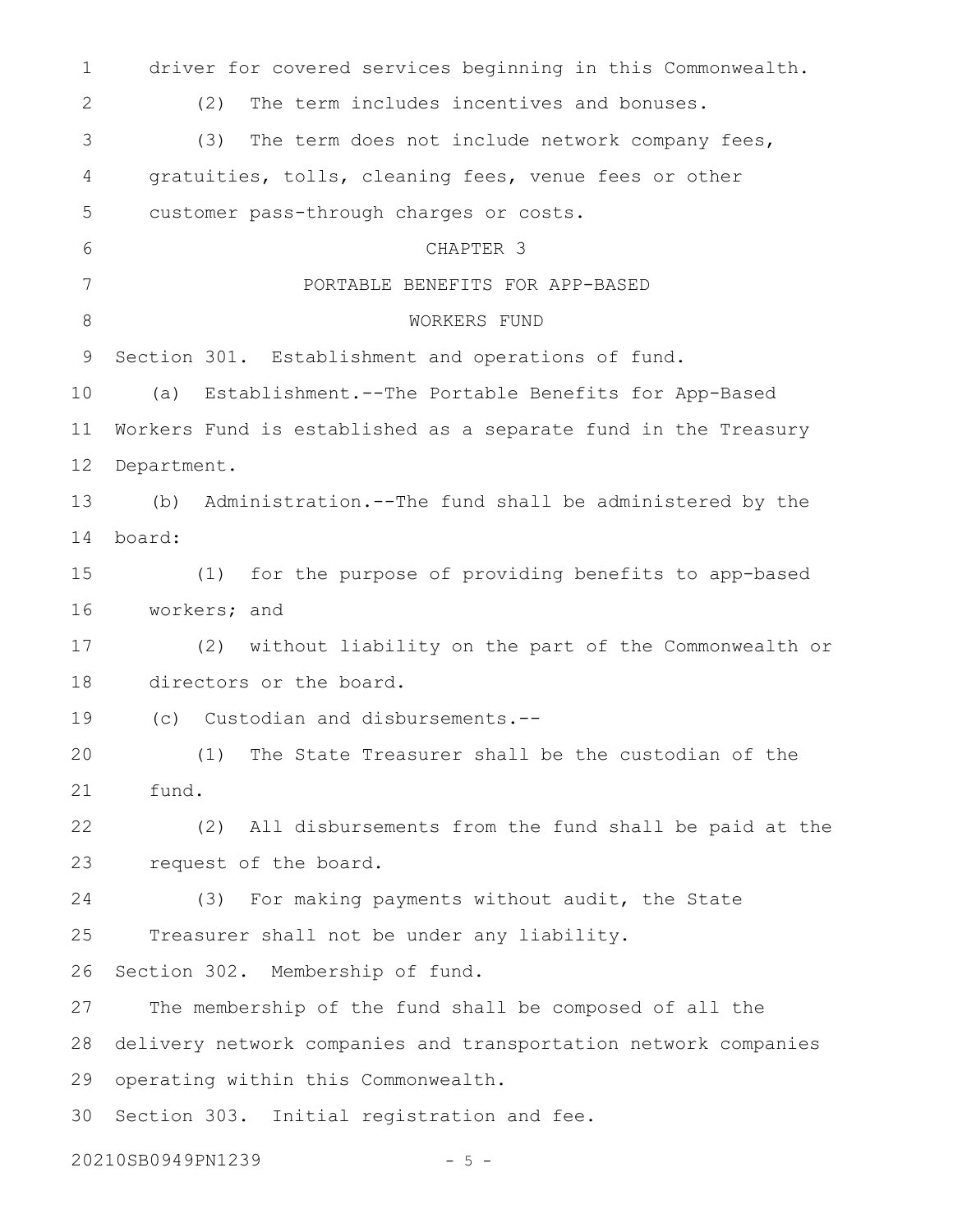1

(a) General requirements.--Each network company shall:

(1) submit a completed registration form to the commission, in the form and manner designated by the commission; and 2 3 4

(2) pay the commission, as a condition of doing business within this Commonwealth, an initial fee of \$20,000. (b) Purpose.--A submitted registration form and initial fee under subsection (a) shall serve to register a network company as a member of the fund. The commission shall provide a certificate of registration for the network company to that effect. 5 6 7 8 9 10 11

(c) Existing network companies.--Within 90 days of the effective date of this subsection, a network company that is operating on the effective date of this subsection shall submit to the commission a registration form and initial fee as specified under subsection (a). 12 13 14 15 16

Section 304. Quarterly contributions. 17

(a) Amount.--Each DNC and TNC member of the fund shall make a quarterly contribution into the fund in an amount equal to 2% of the annual worker earnings earned through the DNC's or TNC's platform for trips or deliveries that originated in this Commonwealth during the quarter. The quarterly contribution shall be paid on a schedule prescribed by the commission. 18 19 20 21 22 23

(b) Use.--Quarterly contributions collected in accordance with this act shall be applied to the costs associated with the administration of the fund and the benefits described in section 504. 24 25 26 27

(c) Initial contribution.--The initial contribution under this section shall be assessed for the full calendar quarter in which this section takes effect and shall be due within seven 28 29 30

20210SB0949PN1239 - 6 -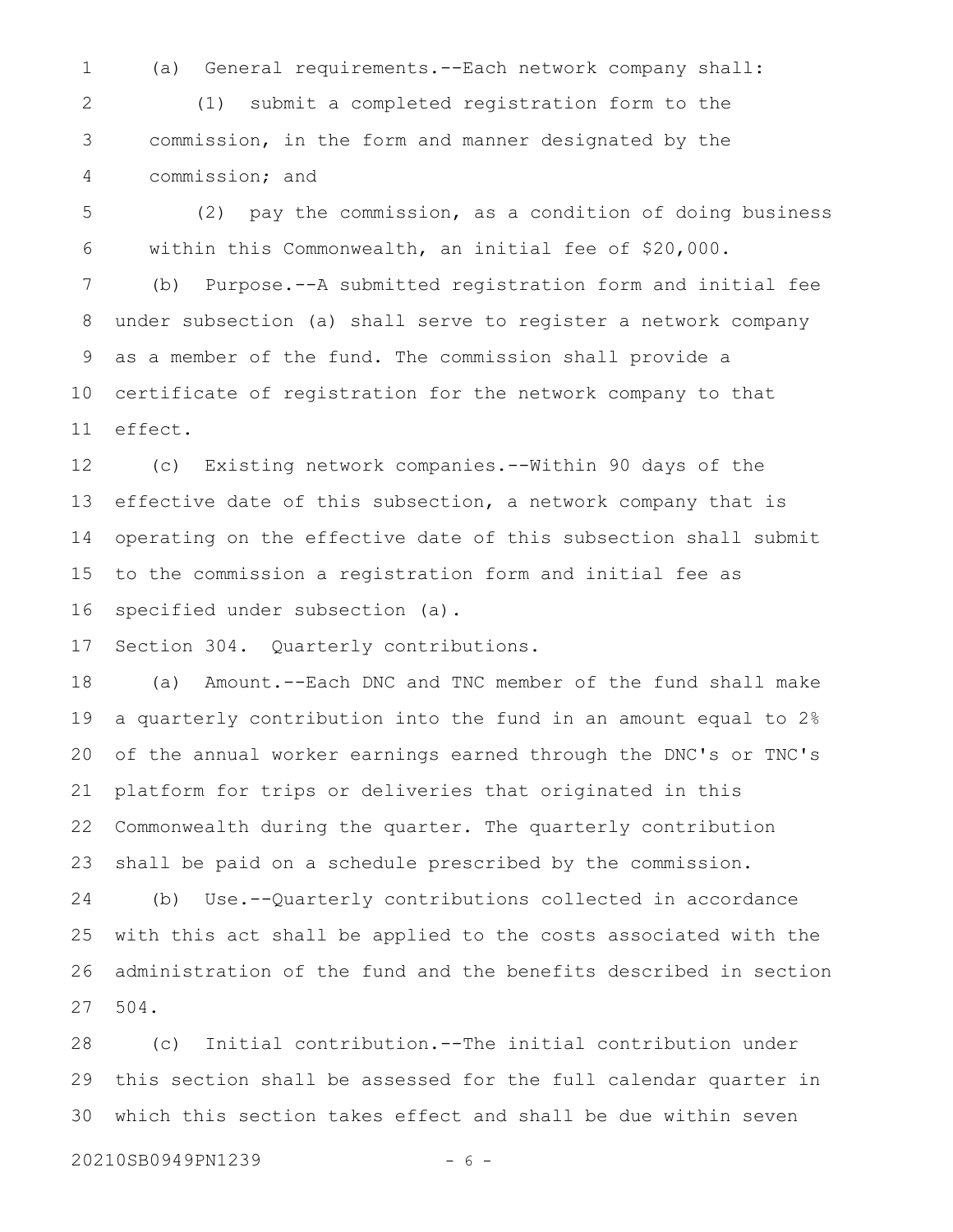days of the effective date of this section. 1

Section 305. Operation of fund. 2

(a) Plan of operation.--Within 120 days of the effective date of this subsection, the board shall file with the commission a plan of operation, which shall be designed to assure the fair, reasonable and equitable administration of the fund. The following apply: 3 4 5 6 7

(1) The plan of operation and any subsequent amendments to the plan of operation shall become effective upon filing with the commission. 8 9 10

(2) The board shall provide to its members a copy of the plan of operation filed with the commission and shall inform its members of their rights and duties under this act. 11 12 13

(b) Bylaws.--The plan of operation as described in subsection (a) shall constitute the bylaws of the fund and shall, in addition to the requirements enumerated elsewhere in this act: 14 15 16 17

(1) Establish a single account and the pooling and administering of the contributions to the fund described in section 304. 18 19 20

(2) Establish the account procedures for collecting and managing the assets of the account. 21 22

(3) Establish regular places and times for meetings of the fund's board of directors. 23 24

(4) Establish the procedure by which the fund shall determine the benefits to be provided. 25 26

(5) Establish accounting and recordkeeping procedures for all financial transactions of the fund, its agents and the board of directors. 27 28 29

(6) Establish procedures for determining and collecting 20210SB0949PN1239 - 7 -30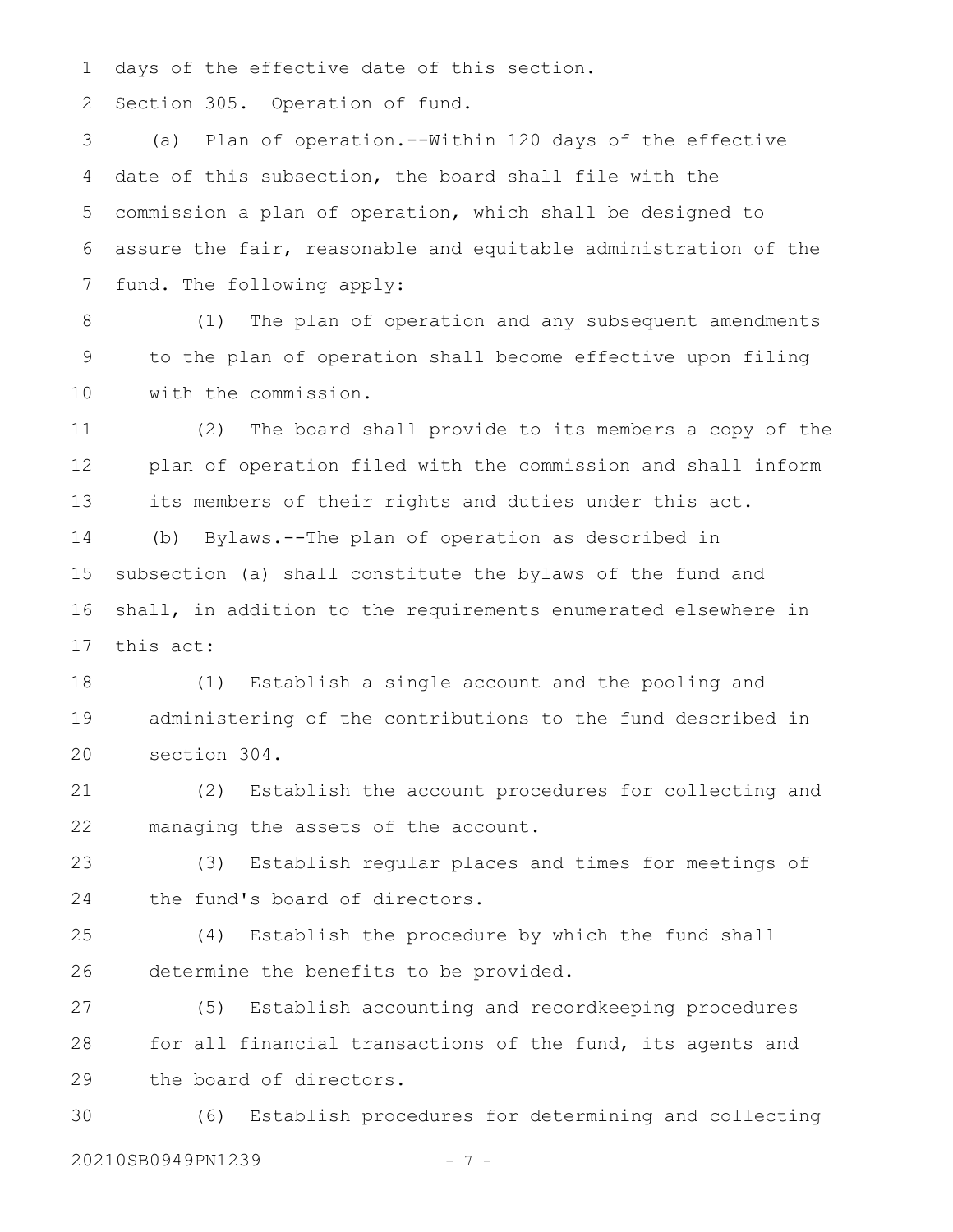the appropriate amount of contributions under this act. 1

(7) Specify the procedures by which the fund may exercise the audit rights granted to it under this act. 2 3

(8) Contain additional provisions as the board may deem necessary or proper for the execution of the powers and duties of the fund. 4 5 6

Section 306. Occupational accident insurance. 7

(a) Purchase of insurance.--Within 240 days of the effective date of this subsection, each network company shall purchase occupational accident insurance. Blanket accident and sickness insurance, as specified in section 621.3(a) of the act of May 17, 1921 (P.L.682, No.284), known as The Insurance Company Law of 1921, is hereby declared to be that form of accident and sickness insurance covering groups of persons under a policy issued to network companies under this section, for all appbased workers who provide covered services through their networks. 8 9 10 11 12 13 14 15 16 17

(b) Holder of insurance.--No later than 30 days after the commencement of a new policy year, each network company shall file with the commission a copy of the policy that it has purchased for DNC couriers and TNC drivers, respectively. The following apply: 18 19 20 21 22

(1) The commission shall be treated as a certificate holder for purposes of receiving notice of cancellation or nonrenewal of the policy. 23 24 25

(2) The policy shall be filed with the commission by the network company at least 30 days prior to the effective date of the cancellation or nonrenewal of the policy. 26 27 28

(c) Insurance necessary to operate business.--On or after the date that is 240 days after the effective date of this 29 30

20210SB0949PN1239 - 8 -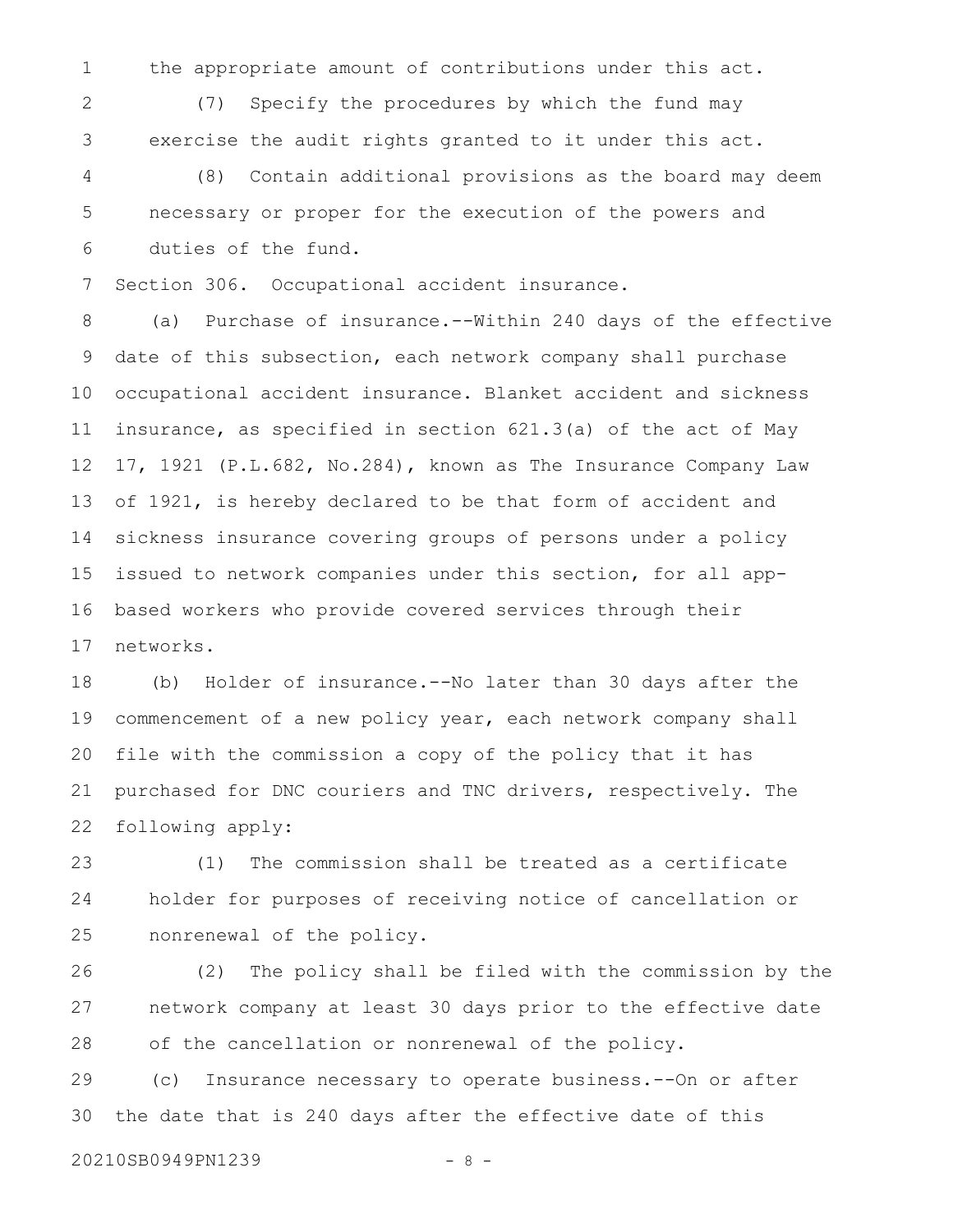subsection, a network company may not operate in this Commonwealth unless the network company carries, provides or otherwise makes available occupational accident insurance to cover medical expenses and lost income resulting from injuries suffered while the app-based worker engaged on the network company's online-enabled application or platform. 1 2 3 4 5 6

(d) Minimum coverage requirements.--An occupational accident insurance policy shall, at a minimum, provide the following regarding an app-based worker: 7 8 9

(1) Coverage for medical expenses incurred, for at least \$250,000 and 104 weeks following the injury. 10 11

(2) Continuous total disability payments and temporary total disability payments in an amount equal to 66% of the app-based worker's average weekly earnings from all network companies as of the date of injury, with minimum and maximum weekly payment amounts to be determined in accordance with sections 105.1 and 105.2 of the act of June 2, 1915 (P.L.736, No.338), known as the Workers' Compensation Act, for up to the first 104 weeks following the injury. For purposes of this paragraph, the term "average weekly earnings" means the app-based worker's total worker earnings from all network companies during the 28 days prior to the covered accident divided by four. 12 13 14 15 16 17 18 19 20 21 22 23

(3) For the benefit of spouses, children or other dependents of the app-based worker, accidental death insurance in an amount equal to 66% of the app-based worker's average weekly worker earnings from all network companies as of the date of injury, with minimum and maximum weekly payment amounts to be determined in accordance with sections 105.1 and 105.2 of the Workers' Compensation Act, multiplied 24 25 26 27 28 29 30

20210SB0949PN1239 - 9 -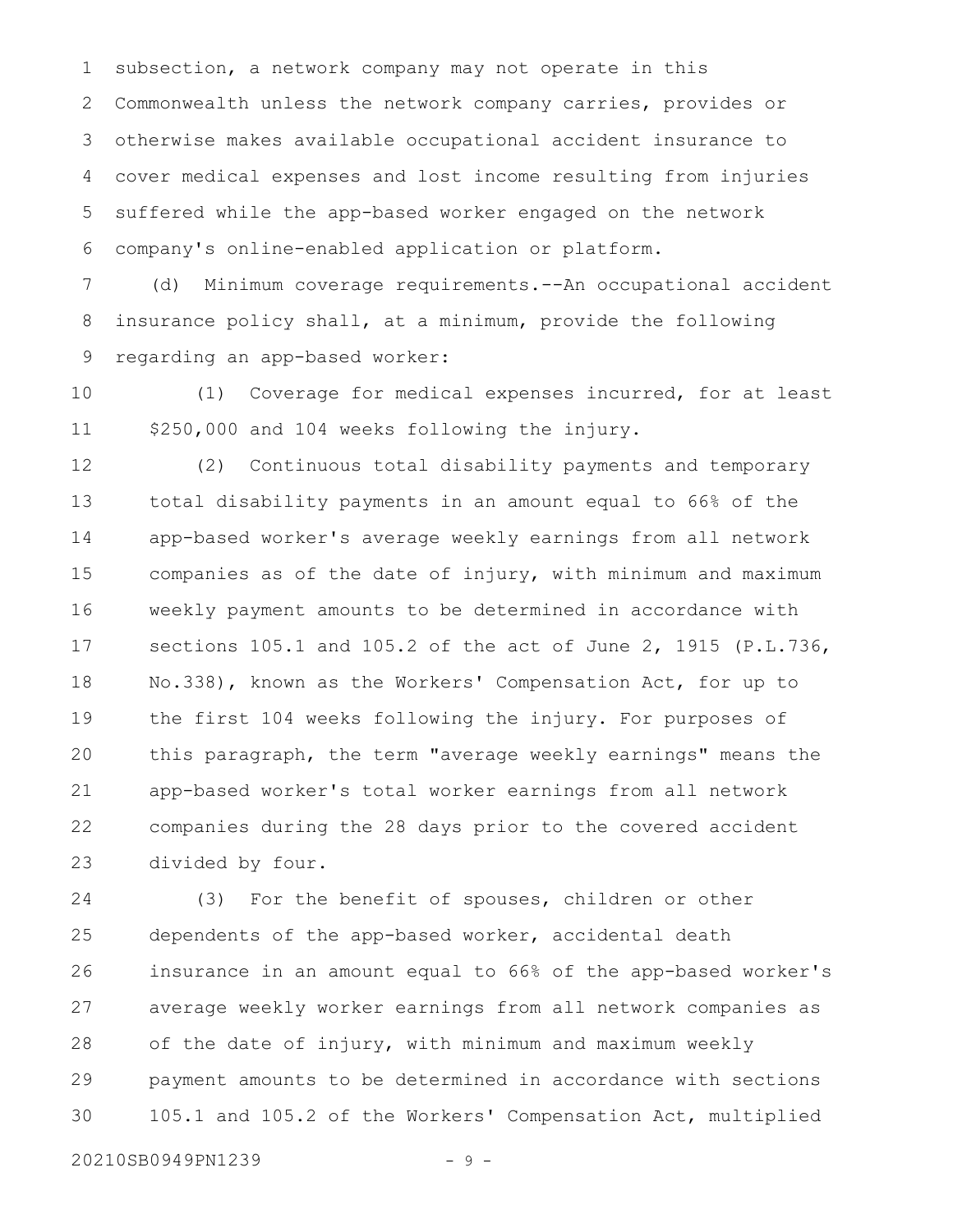by 104 weeks for injuries suffered by the app-based worker while the app-based worker is engaged on the network company's online-enabled application or platform that result in death. For purposes of this paragraph, an app-based worker is engaged on a network company's platform from when the appbased worker accepts a rideshare request or delivery request to when the app-based worker completes that rideshare request or delivery request. 1 2 3 4 5 6 7 8

(e) Multiple insurance policies.--If an accident is covered by occupational accident insurance maintained by more than one network company, the insurer of the network company against whom a claim is filed is entitled to contribution for the pro rata share of coverage attributable to one or more other network companies up to the coverages and limits specified in this section. 9 10 11 12 13 14 15

(f) Benefits.--Benefits provided to an app-based worker under this section shall be considered amounts payable under a worker's compensation law or disability benefit for the purpose of determining amounts payable under insurance provided under 75 Pa.C.S. Ch. 17 Subch. C (relating to uninsured and underinsured motorist coverage). 16 17 18 19 20 21

(g) Exemption.--Notwithstanding any other provision of law, any provision of this act shall be exempted from the Workers' Compensation Act. 22 23 24

25

#### CHAPTER 5

PORTABLE BENEFITS FUND BOARD

26

#### Section 501. Establishment of board. 27

The Portable Benefits Fund Board is established within the commission. 28 29

Section 502. Directors of board. 30

20210SB0949PN1239 - 10 -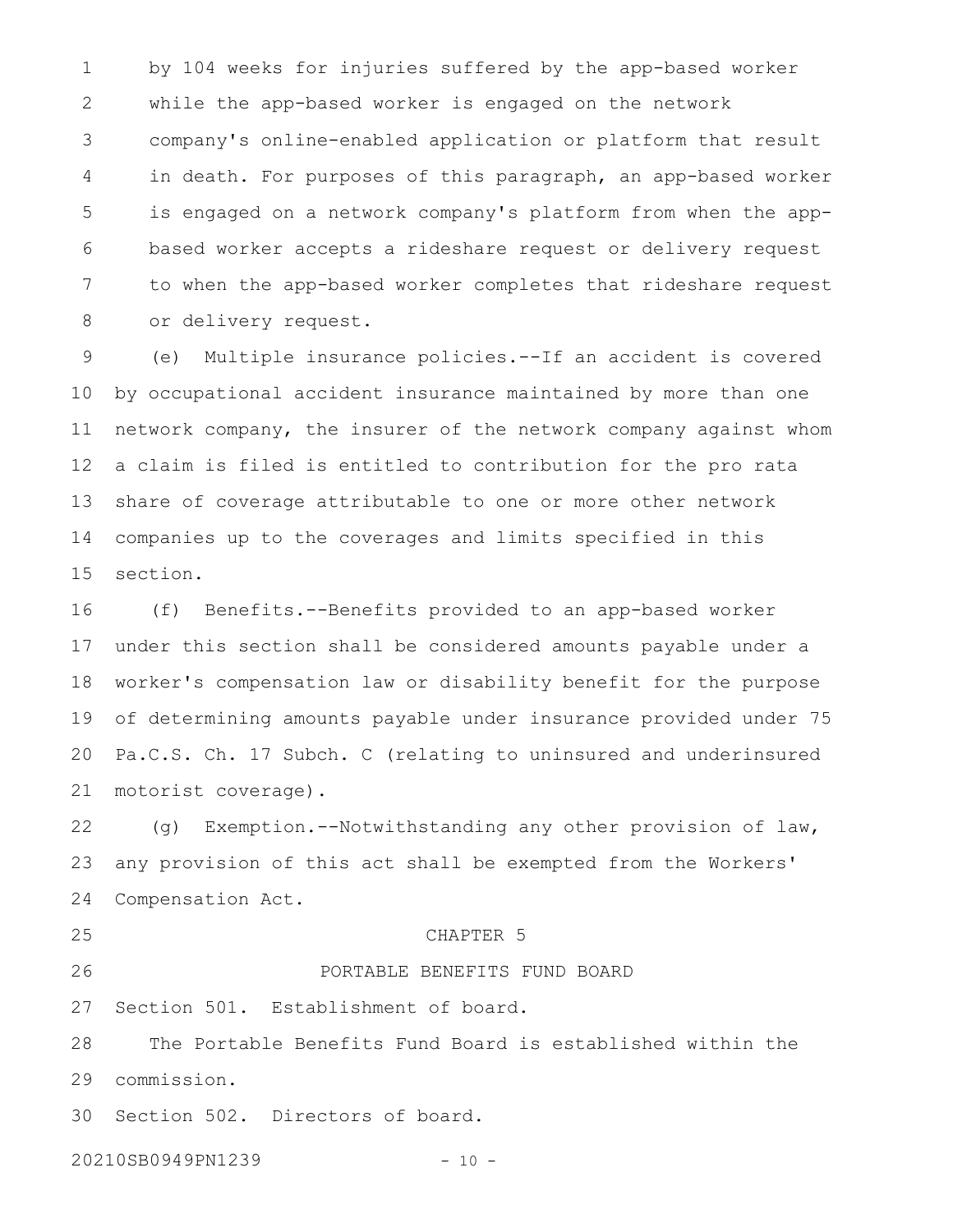The board shall consist of the following directors: (1) Three members of the DNC and TNC industries appointed by the Governor. The following apply: (i) At least one member shall represent the DNC industry. (ii) At least one member shall represent the TNC industry. (iii) The members may not be from the same business entity. (2) An individual appointed by the President pro tempore of the Senate. (3) An individual appointed by the Speaker of the House of Representatives. (4) An individual appointed by the Minority Leader of the Senate. (5) An individual appointed by the Minority Leader of the House of Representatives. Section 503. Operations of board. (a) Compensation and expenses.--Directors of the board shall serve without compensation but may be reimbursed for their expenses from the fund. (b) Transacting business.--The affirmative vote of a majority of the directors of the board shall be necessary to transact business and shall constitute a quorum. (c) Chairperson and vice chairperson.--The directors of the board shall annually elect a chairperson and vice chairperson of the board. The vice chairperson shall serve as chairperson in the absence of the chairperson. (d) Terms.-- (1) The term of each director of the board shall be 20210SB0949PN1239 - 11 -1 2 3 4 5 6 7 8 9 10 11 12 13 14 15 16 17 18 19 20 21 22 23 24 25 26 27 28 29 30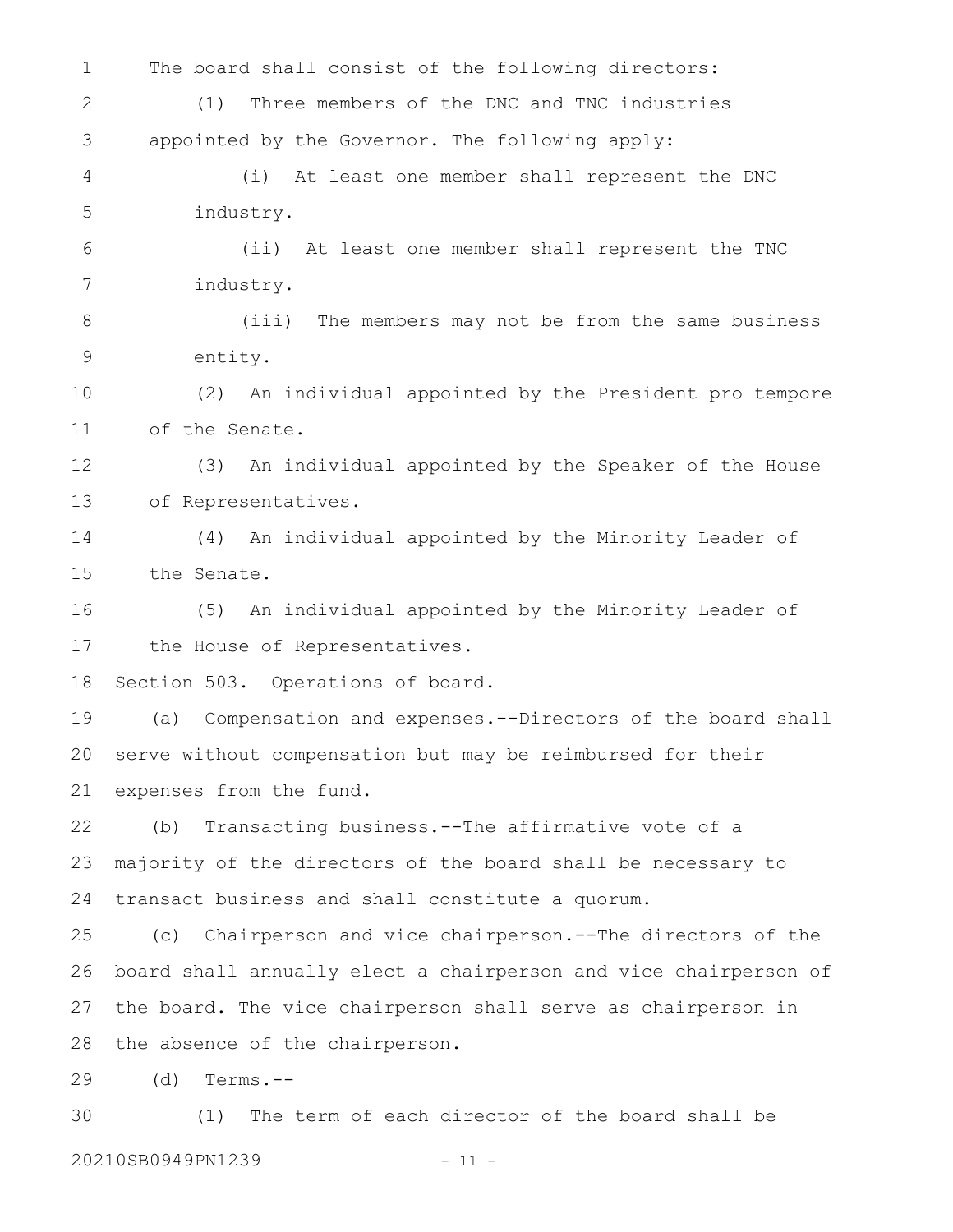three years. 1

(2) At the expiration of a director's term, the director may be reappointed for an additional term or a new director may be appointed for the subsequent term, in the same manner as the original appointment. 2 3 4 5

(3) An individual may not serve for more than three successive terms. 6 7

(e) Delegation.--The board may delegate to one or more of its directors, officers, agents or employees such powers and duties as it deems proper. 8 9 10

Section 504. Portable benefits delivery. 11

(a) Establishment of delivery of benefits.--Within 240 days of the effective date of this subsection, the board shall establish a system for the delivery of portable benefits for qualifying DNC couriers and TNC drivers who provide services through the fund's members from their respective accounts as described in section 305(b). 12 13 14 15 16 17

(b) Qualifying events.--The portable benefits provided shall include an income replacement benefit to be made available to app-based workers upon qualifying events. The following apply: 18 19 20

(1) The board shall determine what constitutes a qualifying event. 21 22

(2) The board shall issue standards for DNC couriers and TNC drivers respectively, specifying: 23 24

25

26

(i) How an app-based worker's eligibility for the

income replacement benefits shall be determined.

(ii) How the amount of the benefit shall be determined. 27 28

(iii) The duration for which workers will receive the benefit for each qualifying event. 29 30

20210SB0949PN1239 - 12 -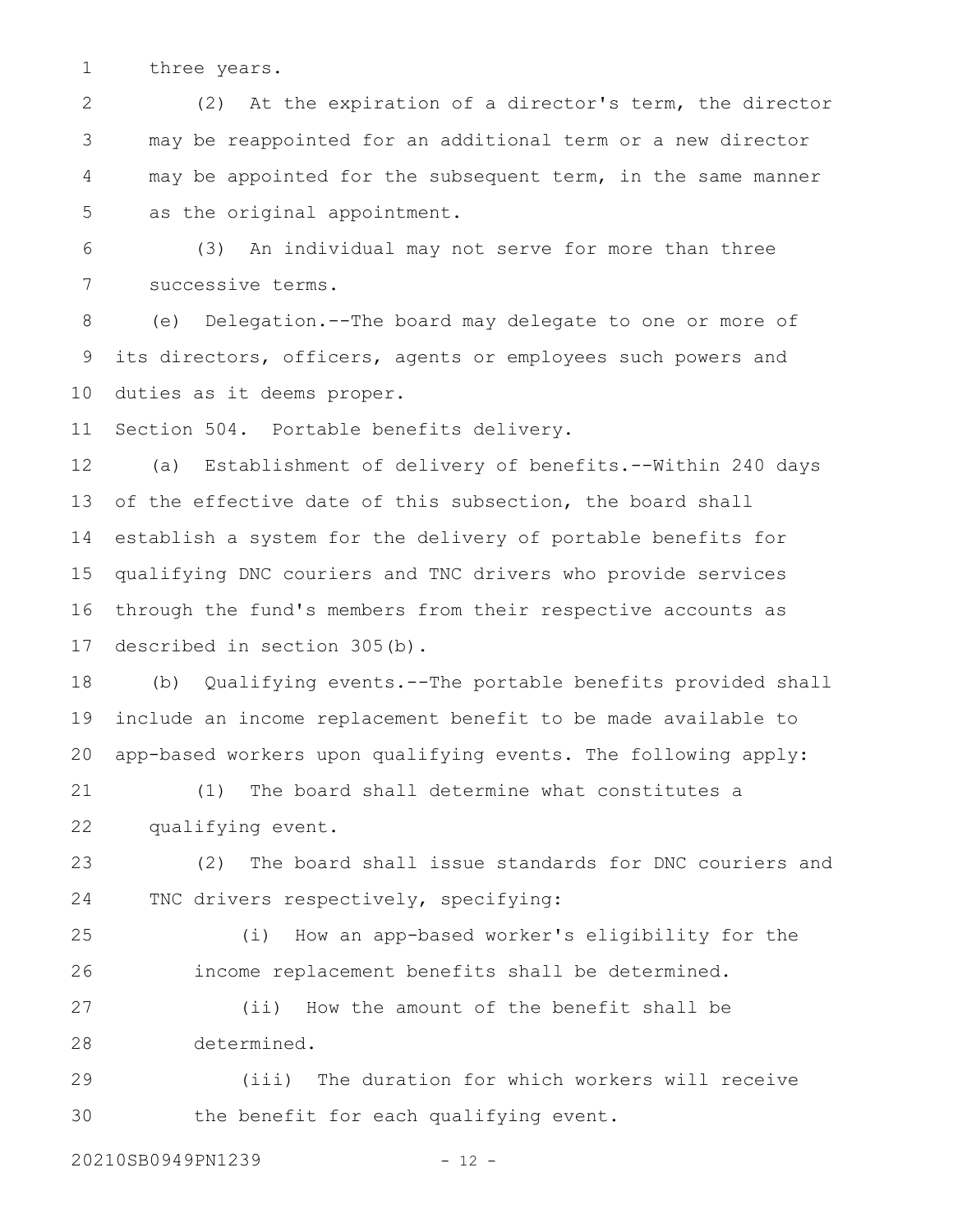(c) Additional benefits.--The fund may provide additional portable benefits that the board determines to be in the interest of app-based workers and within the financial capacity of the fund given its current assets and expected contributions. The following apply: (1) The provisions of additional portable benefits may take into account: (i) The different needs of DNC couriers and TNC drivers, if any. (ii) The number of hours that an app-based worker provides covered services through the fund's member companies over a set period of time. (iii) The duration of the app-based worker's relationship with the fund's member companies. (2) If the board determines that data relating to activity such as the amount of covered services performed is required for the provision of additional benefits, the board may enter into agreements with member companies governing the provision of data. (d) Benefits study.--Within the first year of operation of the fund, the board shall be required to study the need for health and wellness benefits under this section and submit a report to the following: (1) The Governor. (2) The President pro tempore of the Senate. (3) The Speaker of the House of Representatives. Section 505. Financial accounting of fund. (a) Preparation of statements.--The board shall prepare financial statements on an annual basis, in accordance with generally accepted accounting principles and the accounting 20210SB0949PN1239 - 13 - 1 2 3 4 5 6 7 8 9 10 11 12 13 14 15 16 17 18 19 20 21 22 23 24 25 26 27 28 29 30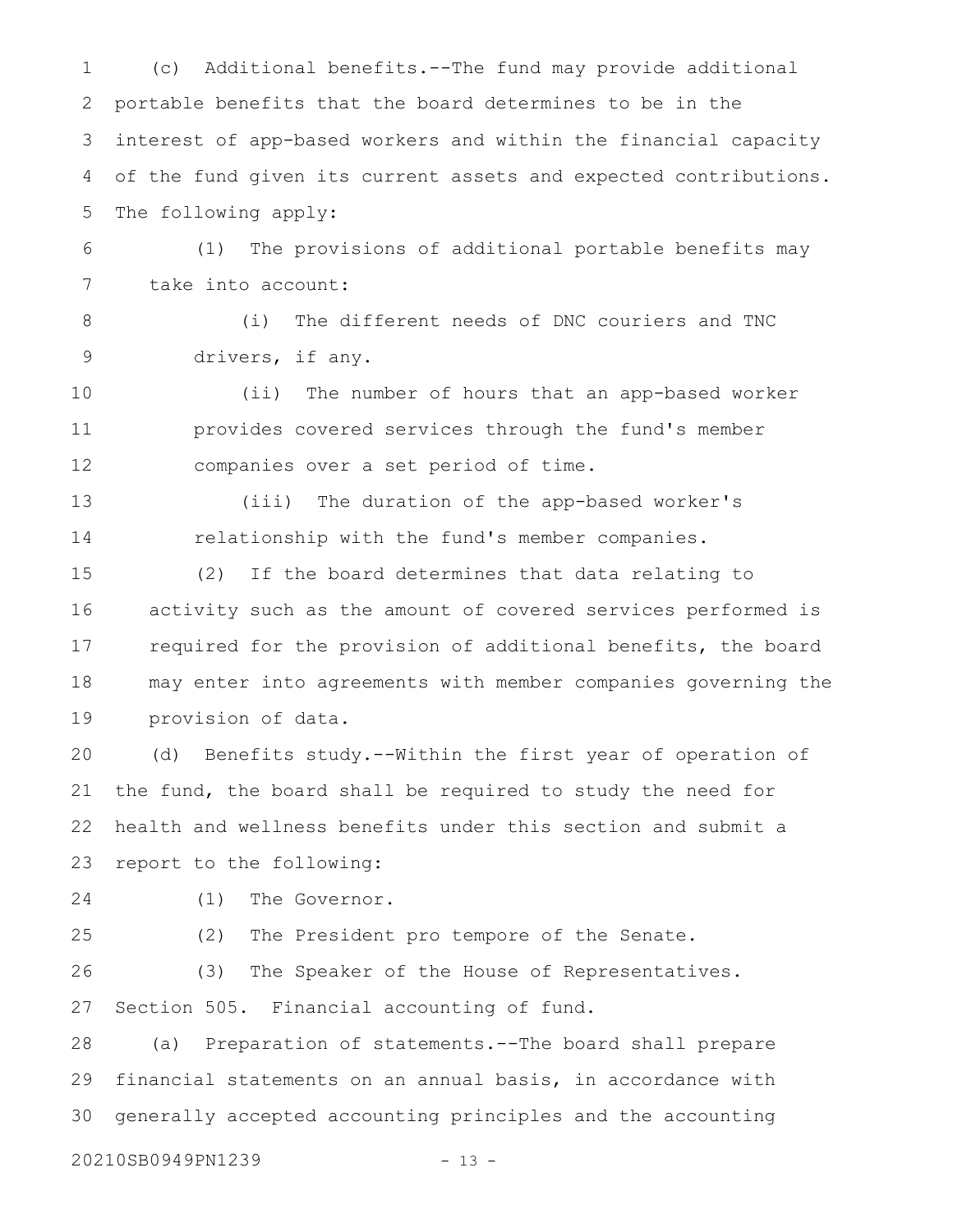standards issued by the Governmental Accounting Standards Board. (b) Access to DNC and TNC member records.--To the extent necessary for the calculation of the required fund contributions, the DNC and TNC members of the fund shall provide the board and agents of the board access to books, records and other documents necessary to calculate and verify the amounts of the required fund contributions. CHAPTER 7 MISCELLANEOUS PROVISIONS Section 701. App-based worker status. (a) Discrimination prohibited.--It shall be unlawful for a network company, unless based upon a bona fide occupation qualification or public or worker safety need, to refuse to contract with, terminate the contract of or deactivate from the network company's online-enabled application or platform, any app-based worker based upon age, race, creed, color, national origin, sexual orientation, gender identity or expression, military status, sex, disability, predisposing genetic characteristics, familial status, marital status or status as a victim of domestic violence. 1 2 3 4 5 6 7 8 9 10 11 12 13 14 15 16 17 18 19 20

(b) Independent contractor.--Notwithstanding any other provision of law, including specifically the act of June 2, 1915 (P.L.736, No.338), known as the Workers' Compensation Act, the act of December 5, 1936 (2nd Sp.Sess., 1937 P.L.2897, No.1), known as the Unemployment Compensation Law, and the act of January 17, 1968 (P.L.11, No.5), known as The Minimum Wage Act of 1968, and any orders, regulations or opinions, an app-based worker shall be deemed an independent contractor and not an employee or agent, whether actual, apparent or otherwise, with respect to the app-based worker's relationship with a network 21 22 23 24 25 26 27 28 29 30

20210SB0949PN1239 - 14 -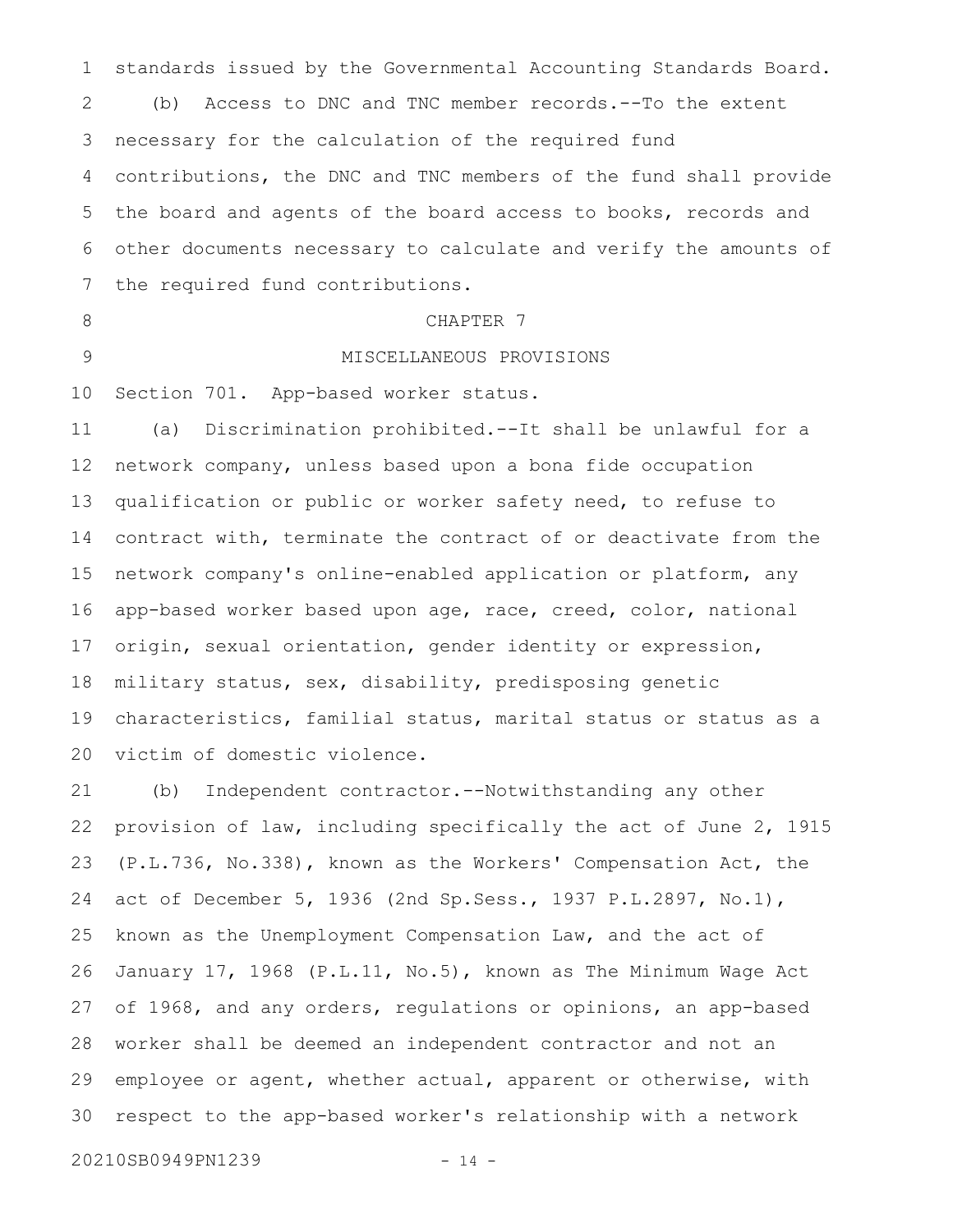company if the following conditions are met: 1

(1) The network company does not unilaterally prescribe specific dates, times of day or a minimum number of hours during which the app-based worker must be logged into the network company's online-enabled application or platform. 2 3 4 5

(2) The network company does not terminate the contract of the app-based worker for not accepting any specific request for covered services. 6 7 8

(3) The network company does not restrict the app-based worker from performing covered services through other network companies except while performing services through the network company. 9 10 11 12

(4) The network company does not restrict the app-based worker from working in any other lawful occupation or business. 13 14 15

Section 702. Severability. 16

(a) General rule.--Except as provided in subsection (b), the provisions of this act are severable. If any provision of this act or its application to any person or circumstance is held invalid, the invalidity shall not affect other provisions or applications of this act which can be given effect without the invalid provision or application. 17 18 19 20 21 22

(b) Exception.--Notwithstanding subsection (a), if section 701 of this act is for any reason held to be invalid by a decision of any court of competent jurisdiction, that decision shall apply to the entirety of the remaining provisions of this act, and no provision of this act shall be deemed valid or given force of law. 23 24 25 26 27 28

Section 703. Statewide uniformity. 29

A provision of a local law or ordinance, or a rule or 20210SB0949PN1239 - 15 -30